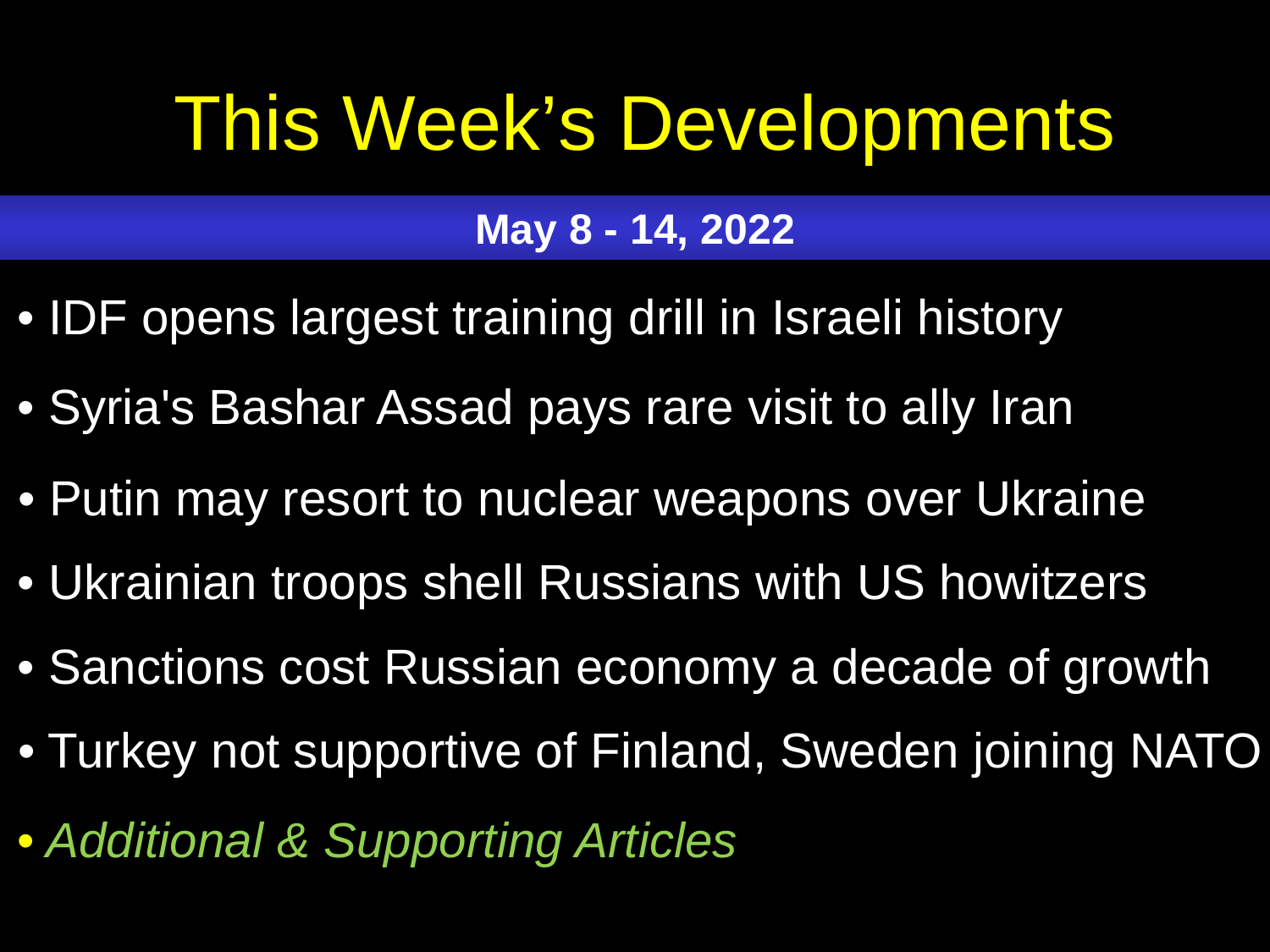#### <span id="page-1-0"></span>*[IDF opens largest training drill in Israeli history](#page-0-0)*

*Jerusalem Post, May 9, 2022*



| <b>EVENT</b>                 | As tensions boil over in the West Bank amid a string of deadly terrorist attacks in Israel,<br>the IDF launched the largest exercise in its history on Sunday. Thousands of soldiers<br>and reservists will take part in the drill, dubbed "Chariots of Fire," including the air<br>force, navy and regular and reserve forces. The four-week drill will simulate a multifront<br>and multidimensional war against Israel's enemies in the air, at sea, on land and on the<br>cyber front. "There won't be a unit that doesn't take part in this drill," IDF Spokesman<br>Brig.-Gen. Ran Kohav said. The goal of the drill is to improve the readiness of the entire<br>military and examine the ability of troops to carry out a powerful and prolonged<br>campaign against enemy forces. It will also reveal logistics and firepower issues that<br>soldiers might face in a war. The drill is unique and <i>unprecedented in scope</i> and will<br>enable the army to maintain a high level of readiness in an ever-changing environment. |
|------------------------------|----------------------------------------------------------------------------------------------------------------------------------------------------------------------------------------------------------------------------------------------------------------------------------------------------------------------------------------------------------------------------------------------------------------------------------------------------------------------------------------------------------------------------------------------------------------------------------------------------------------------------------------------------------------------------------------------------------------------------------------------------------------------------------------------------------------------------------------------------------------------------------------------------------------------------------------------------------------------------------------------------------------------------------------------|
| <b>COMMENT</b>               | Tensions in and around Israel have been escalating in recent weeks. Since March 22, a<br>sharp rise in attacks or "armed operations" by Palestinians carried out inside Israel has<br>led to the killing of 14 people, including three police officers. Israel has informed its<br>allies that it is preparing to send assassination teams to kill Hamas leaders abroad<br>retaliation for these attacks. On top of this we now have Israel's largest training drill in<br>their history taking place. Interestingly they have called this drill "Chariots of Fire". This<br>is a direct quote from the Bible. Elisha and his servant were surrounded by Syrian<br>enemies. The servant was scared. So Elisha prayed to God and his servant was then<br>able to see the LORD's "chariots of fire" around about them. Elisha prayed and all the<br>Syrian army were struck with blindness. We can see the message Israel is giving here!                                                                                                      |
| <b>BIBLE</b><br><b>QUOTE</b> | behold, an host compassed the city both with horses and chariots. And his servant said unto him,<br>Alas, my master! how shall we do?  And Elisha prayed, and said, LORD, I pray thee, open his<br>eyes, that he may see. And the LORD opened the eyes of the young man; and he saw: and,<br>behold, the mountain was full of horses and chariots of fire round about Elisha.<br>(2 Kings 6:11)                                                                                                                                                                                                                                                                                                                                                                                                                                                                                                                                                                                                                                              |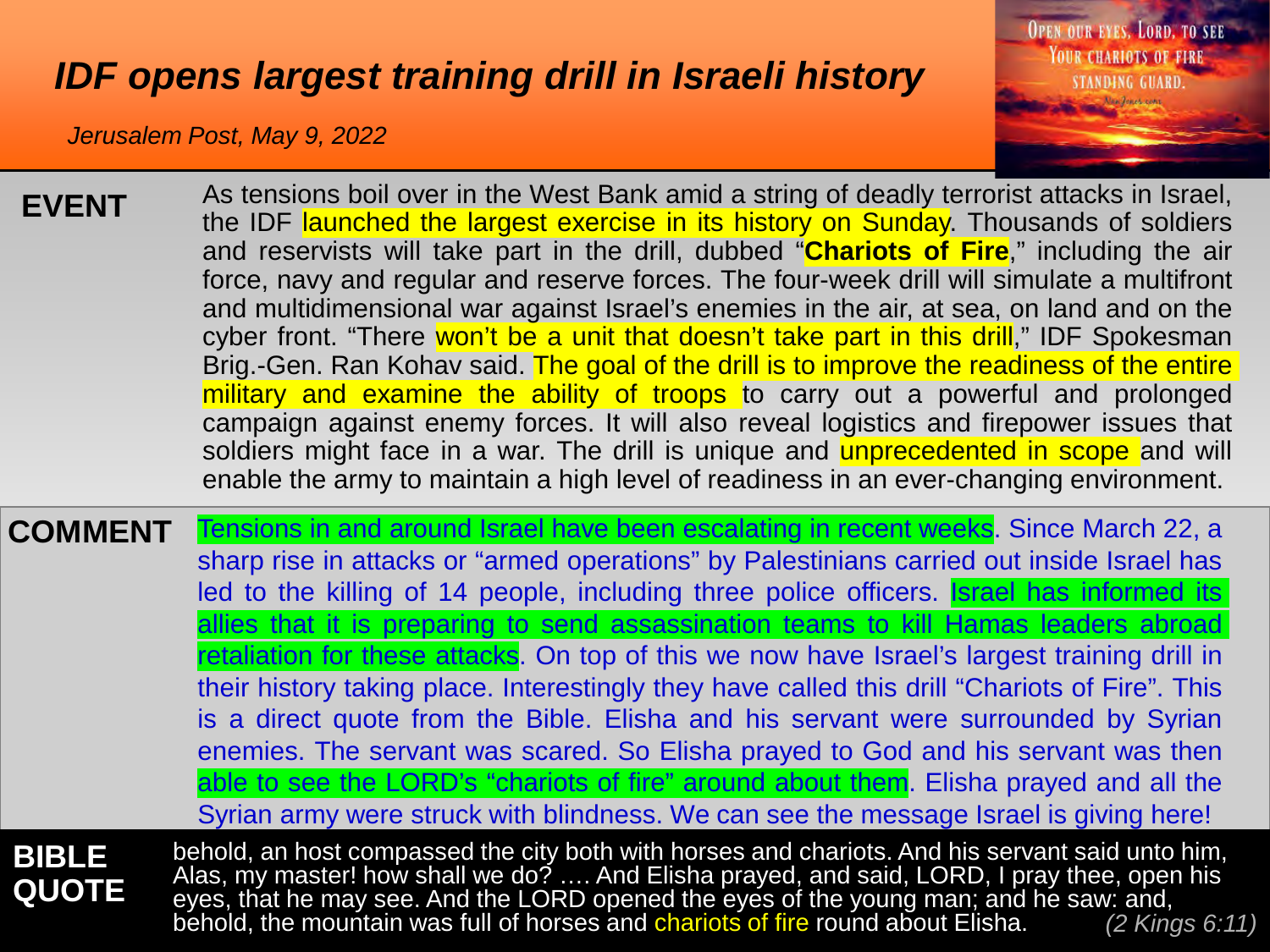#### <span id="page-2-0"></span>*[Syria's Bashar Assad pays rare visit to ally Iran](#page-0-0)*

*DW News, May 8, 2022*



| <b>EVENT</b>                 | Syrian President Bashar Assad has visited Iran for only the second time since the civil<br>war broke out in his country. The two nations are united by their enmity toward Israel.<br>Syrian President Bashar Assad paid a short visit to Tehran on Sunday, meeting with<br>Iran's Supreme Leader Ayatollah Ali Khamenei and President Ebrahim Raisi during his<br>brief sojourn, according to Iranian and Syrian media. It was only the second visit Assad<br>has made to Iran since Syria's civil war began in 2011, although Tehran has been a<br>consistent supporter of the Damascus regime and has given it financial and military<br>support during the 11-year conflict. Assad was quoted as saying that "the strategic ties<br>between Iran and Syria have prevented the Zionist regime's [Israel's] dominance in the<br>region." Assad also reportedly said that strong relations between Iran and Syria served to<br>curb US influence in the Middle East. |
|------------------------------|-----------------------------------------------------------------------------------------------------------------------------------------------------------------------------------------------------------------------------------------------------------------------------------------------------------------------------------------------------------------------------------------------------------------------------------------------------------------------------------------------------------------------------------------------------------------------------------------------------------------------------------------------------------------------------------------------------------------------------------------------------------------------------------------------------------------------------------------------------------------------------------------------------------------------------------------------------------------------|
|                              | <b>COMMENT</b> While the world is understandably focused on Ukraine we keep our eyes just as focused<br>on Israel. We know at some point the world's attention (all nations) will be drawn to<br>conflict around Israel. Initially there is an inner ring war around Israel involving Hamas,<br>Hezbollah and the Palestinians in general. But these peoples (pricking briers that<br>surround Israel) are backed by Syria and Iran. Psalm 83 tells us that Assur (Assyria)<br>joins with the people that surround Israel and help them in their aim to destroy Israel.<br>Assyria at the time Psalm 83 was written covers modern Syria and stretched out into<br>western Iran. We see these 2 nations working together "united by their enmity of Israel."<br>Russia has begun to pull some troops out of Syria to support the war in Ukraine. Iran is<br>stepping into this gap left and all this means the initial inner ring war has got closer                   |
| <b>BIBLE</b><br><b>QUOTE</b> | They have said, Come, and let us cut them off from being a nation; that the name of Israel may be<br>no more in remembrance. For they have consulted together with one consent: they are<br>confederate against thee: ; the Philistines with the inhabitants of Tyre; Assur also is joined with<br>them: they have helped the children of Lot. Selah.<br>(Psalm 83:4-8)                                                                                                                                                                                                                                                                                                                                                                                                                                                                                                                                                                                               |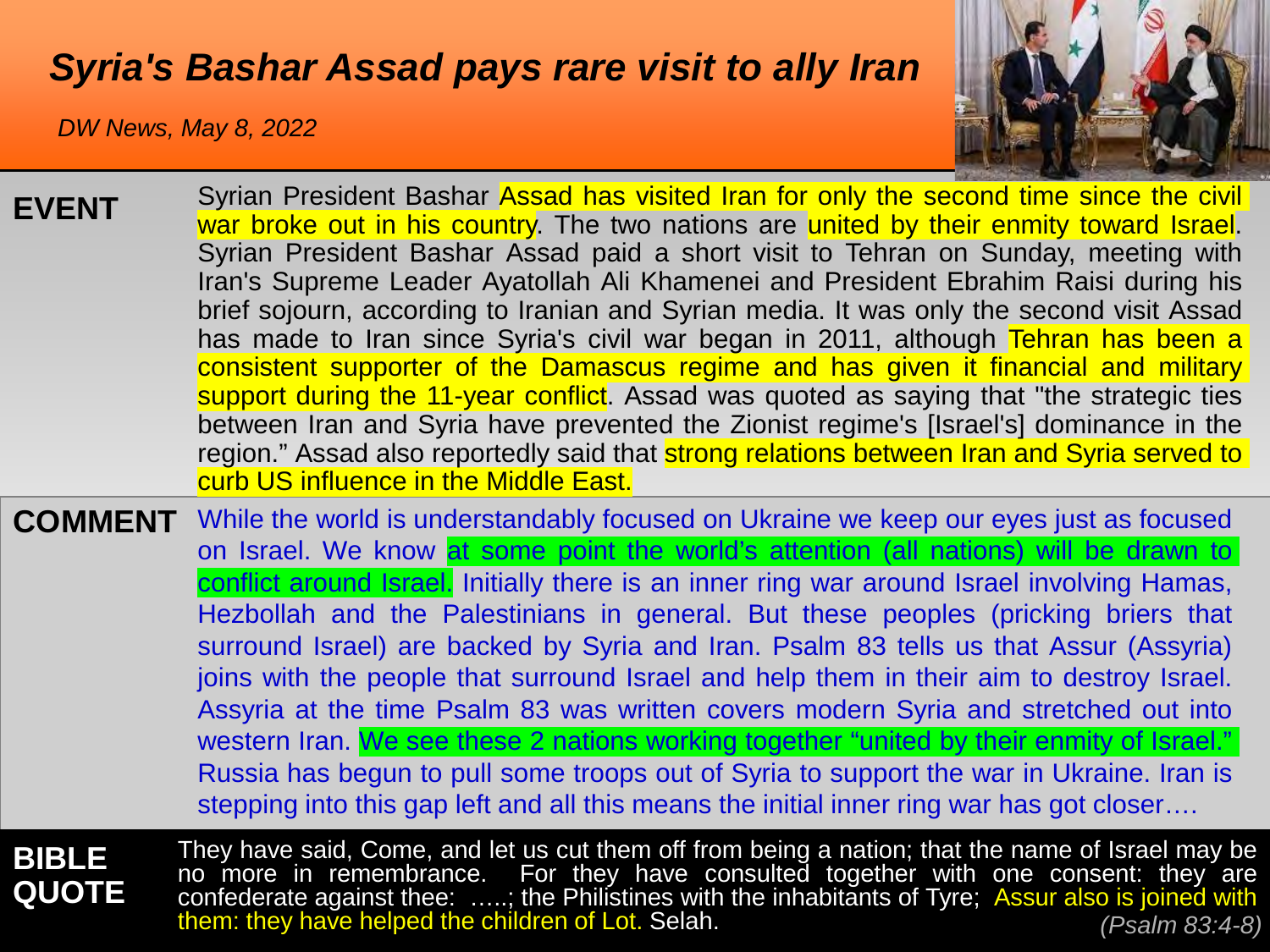### <span id="page-3-0"></span>*[Putin may resort to nuclear weapons over](#page-0-0)  Ukraine, US intelligence warns*

*The Times, May 11, 2022*



| <b>EVENT</b> | President Putin may resort to using nuclear weapons to prevent a war of attrition<br>in Ukraine, US intelligence has warned. Avril Haines, the director of national<br>intelligence, told the US Senate armed services committee that the next phase of<br>Russia's invasion remained uncertain and was likely to become "more unpredictable"<br>and escalatory". Putin could potentially turn to nuclear weapons if he perceived an<br>existential threat either to his regime or to Russia, Haines said. Haines told the Senate<br>that the US did not see an "imminent" threat that Moscow would use nuclear weapons<br>but that if Putin were to believe that he was losing the war in Ukraine or that Nato was<br>"either intervening or about to intervene in that context" he might resort to nuclear<br>weapons. The increasing likelihood of a drawn-out war could see Putin turn to more<br>drastic options including imposing martial law, reorienting industrial production or<br>potentially escalating military actions. |
|--------------|----------------------------------------------------------------------------------------------------------------------------------------------------------------------------------------------------------------------------------------------------------------------------------------------------------------------------------------------------------------------------------------------------------------------------------------------------------------------------------------------------------------------------------------------------------------------------------------------------------------------------------------------------------------------------------------------------------------------------------------------------------------------------------------------------------------------------------------------------------------------------------------------------------------------------------------------------------------------------------------------------------------------------------------|
|              |                                                                                                                                                                                                                                                                                                                                                                                                                                                                                                                                                                                                                                                                                                                                                                                                                                                                                                                                                                                                                                        |
|              | COMMENT Putin sees southern and eastern Ukraine as not another pation but as an integral part                                                                                                                                                                                                                                                                                                                                                                                                                                                                                                                                                                                                                                                                                                                                                                                                                                                                                                                                          |

| <b>COMMENT</b>               | Putin sees southern and eastern Ukraine as not another nation but as an integral part<br>of Russia. For this reason, this is about taking back what he believes is Russia territory<br>rather than conquering another nation. This is important to understand because Putin<br>(in his mind) must succeed in this war. It would be an existential risk to Russia's whole<br>future without this part of Ukraine within the borders of Russia itself, he argues. This is<br>why analysts say that if Putin thinks he looks like losing this war he could likely resort to<br>the most extreme methods to win ie nuclear weapons. The Bible says in Daniel 8 that<br>the latter day king of the north (Gog / Putin) will "cause a shocking amount of<br>destruction". Another version says he will cause "astounding devastation". It also says |
|------------------------------|-----------------------------------------------------------------------------------------------------------------------------------------------------------------------------------------------------------------------------------------------------------------------------------------------------------------------------------------------------------------------------------------------------------------------------------------------------------------------------------------------------------------------------------------------------------------------------------------------------------------------------------------------------------------------------------------------------------------------------------------------------------------------------------------------------------------------------------------------|
|                              | he will do it "without warning". All the indicators from God are that he will do this                                                                                                                                                                                                                                                                                                                                                                                                                                                                                                                                                                                                                                                                                                                                                         |
| <b>BIBLE</b><br><b>QUOTE</b> | He will cause a shocking amount of destruction and succeed in everything he does. He will<br>destroy powerful leaders and devastate the holy people. He will be a master of deception and will<br>become arrogant: he will destroy many without warning.<br>$(D_{\Omega}$                                                                                                                                                                                                                                                                                                                                                                                                                                                                                                                                                                     |

become arrogant; he will destroy many without warning. . *(Daniel 8:24- 25 NLT)*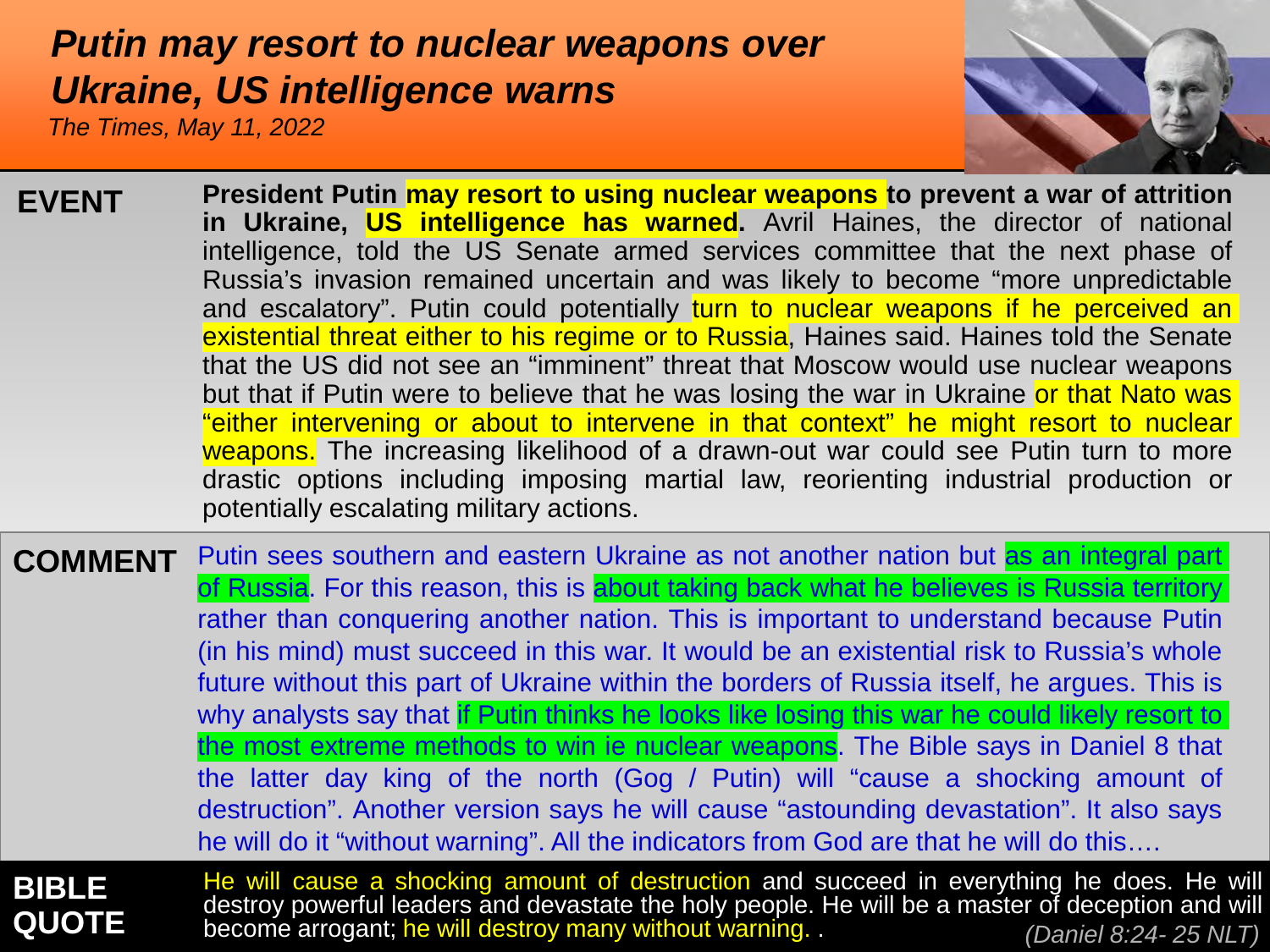## <span id="page-4-0"></span>*[Ukrainian troops shell Russians with](#page-0-0)  American howitzers*

*The Times, May 9, 2022*



| <b>EVENT</b>   | American howitzers have begun shelling Russian positions while Ukrainian soldiers          |
|----------------|--------------------------------------------------------------------------------------------|
|                | have received jammers to shoot down enemy reconnaissance drones. The latest                |
|                | shipment of western armaments to arrive in Ukraine includes the M777, a relatively light   |
|                | and manoeuvrable 155mm howitzer made by the US division of BAE Systems with a              |
|                | maximum range of 25 miles. Defence experts believe that whichever side is able to          |
|                | combine artillery fire with drones more effectively will have a significant advantage in   |
|                | the Donbas, the coal-mining region in the east of Ukraine that has become the main         |
|                | theatre of the war. Reconnaissance drones are used to scout out enemy targets, which       |
|                | are then pounded with artillery. The US is donating an estimated 90 M777s to Kyiv as       |
|                | well as tens of thousands of artillery rounds. The Pentagon said that the "vast majority"  |
|                | had arrived over the weekend, and footage shared online suggests that the Ukrainians       |
|                | have begun deploying the heavy weaponry already.                                           |
| <b>COMMENT</b> | Russia is suffering losses in Ukraine predominantly down to US and UK pouring military     |
|                | hardware into the country. Billions of dollars worth of military assistance has been given |
|                | so far by the US with the promise of billions more. The UK on a smaller (though still      |

so far by the US with the promise of billions more. The UK on a smaller (though still significant) scale has helped as well. Both countries are well out in front in military support for Ukraine. As well as this military "push" by the US/UK we have also seen a personal "push" against Putin himself. The UK foreign secretary said "'We are exposing and targeting the shady network propping up Putin's luxury lifestyle and tightening the vice on his inner circle." His ex wife and mistress were sanctioned by the UK this week.

**BIBLE QUOTE** and he [Gog / Putin] shall cause them to rule over many, and shall divide the land for gain. And at the time of the end shall the king of the south push [Hebrew word "gore"] at him: The push is some type of military provocation and it is a personal provocation of HIM ie Gog the king of verses 36-39. The provocation is undertaken by the king of the south US/UK *(Daniel 11:40)*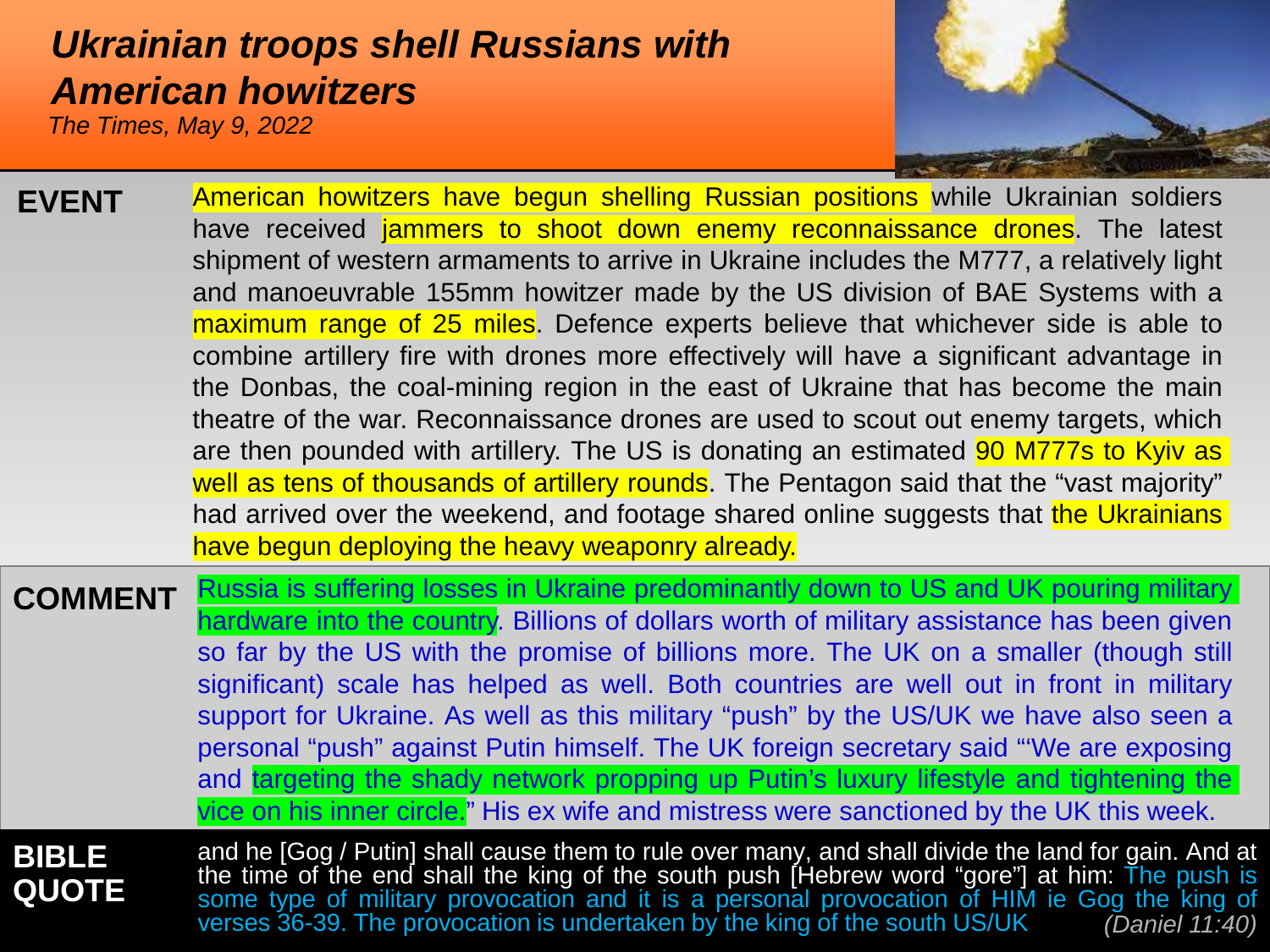# <span id="page-5-0"></span>*[Sanctions could cost Russian economy a](#page-0-0)  decade of growth*

*The Times, May 13, 2022*



| <b>EVENT</b> | There are signs of impending economic collapse in Russia despite reassuring                            |
|--------------|--------------------------------------------------------------------------------------------------------|
|              | rhetoric from President Putin. The country is in the grip of one of the heaviest sanction              |
|              | regimes ever imposed, which will soon be intensified as Brussels discusses a ban on its                |
|              | oil. Yet the economy appears resilient. In Moscow and St Petersburg, bars, cafés and                   |
|              | restaurants throng with customers. The rouble, which lost a quarter of its value after the             |
|              | invasion, has rebounded. Putin said yesterday that the economy was "confidently                        |
|              | managing in the face of external challenges" and boasted that the rouble was "probably                 |
|              | showing the best dynamics among all international currencies". Experts say this is little              |
|              | more than a bluff, however. According to a leaked document published this week, the                    |
|              | Russian finance ministry is expecting a 12 per cent collapse in GDP this year, wiping out              |
|              | nearly a decade's growth. It would be the biggest implosion since 1994, when Russia                    |
|              | was in the midst of a transition to a market economy.                                                  |
|              | <b>COMMENT</b> Russia has built up more than \$600 billion in foreign currency reserves since the 2014 |
|              |                                                                                                        |

invasion of Crimea as part of a strategy known as "fortress Russia". The bank has spent over \$50 billion of reserves since the war started. Putin built up this huge war chest to help him have a financial buffer if / when war began. His plan is to reverse what he calls the "greatest geopolitical catastrophe of the twentieth century" - the collapse of the USSR. But however strong Putin's finances they cannot take the toll of war forever. Putin thought the Ukraine war would be quick – over in days. Analysts say by the end of the year Russia will start defaulting on its debt repayments. All of this will add to the pressure for him to descend into Israel to take a spoil eg gas fields in Israel.

**BIBLE QUOTE**

And thou [Gog] shalt say, I will go up to the land of unwalled villages;[Israel] … To take a spoil, and to take a prey; to turn thine hand upon the desolate places that are now inhabited, and upon the people that are gathered out of the nations, which have gotten cattle and goods, that dwell in the midst of the land. *(Ezekiel 38:11-12)*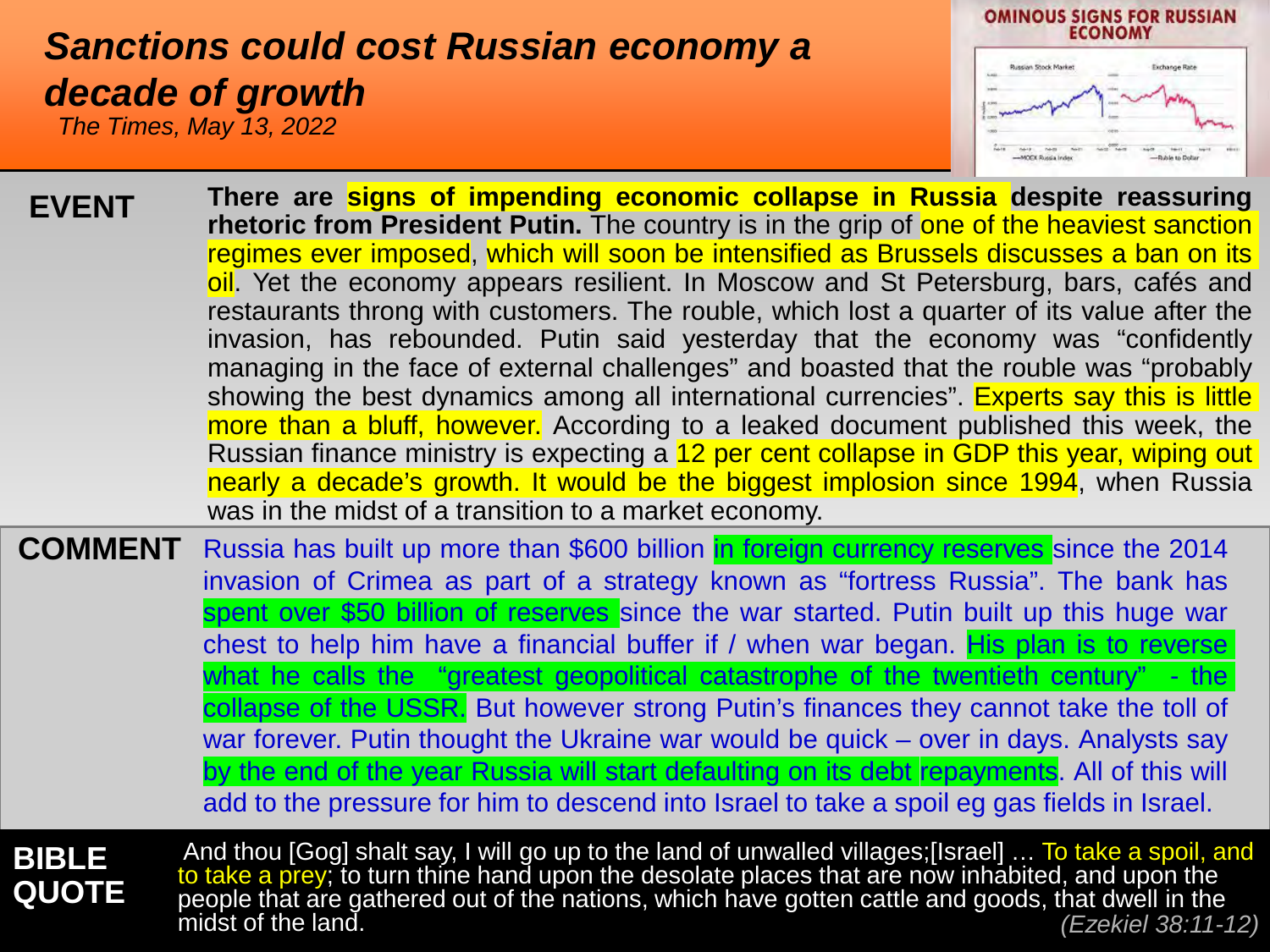#### <span id="page-6-0"></span>*Reuters, May 13, 2022 [Turkey not supportive of Finland, Sweden joining](#page-0-0) NATO*



- **EVENT** President Tayyip Erdogan said on Friday it was not possible for NATO-member Turkey to support plans by Sweden and Finland to join the pact given that the Nordic countries were "home to many terrorist organisations". Though Turkey has officially supported NATO enlargement since it joined the U.S.-led alliance 70 years ago, its opposition could pose a problem for Sweden and Finland given new members need unanimous agreement. Turkey has repeatedly slammed Sweden and other Western European countries for its handling of **organisations deemed terrorist by Ankara**. Finland's plan to apply for NATO membership, announced Thursday, and the expectation that Sweden will follow, would bring about the expansion of the Western military alliance that Russian President Vladimir Putin aimed to prevent by launching the invasion of Ukraine.
- **COMMENT BIBLE QUOTE** Finland and Sweden could apply for membership of the 30-nation Nato alliance within days. Finland shares an 800 mile border with Russia. Both nations considered that joining the alliance would represent an unnecessary provocation of Moscow. They have wanted to avoid antagonising a major regional power. But Russia's invasion of Ukraine has "changed Europe's whole security landscape" and dramatically changed mindsets. Russia has said it will be forced to take "retaliatory steps" over its neighbour Finland's move to join Nato. Turkey has said it is not possible for Finland and Sweden to join. Turkey is a Nato member and Nato is not a democracy. It works on consensus – so all Nato countries have to agree. Turkey is part of Russia alliance when it invades Israel. We expect Turkey therefore to be either out of Nato and/or allied to Russia at the end.... Gomer, and all his bands; the house of Togarmah [Turkey] of the north quarters, and all his bands: and many people with thee. Be thou prepared, and prepare for thyself, thou, and all thy company

that are assembled unto thee, and be thou a guard unto them. *(Ezekiel 38:6-7)*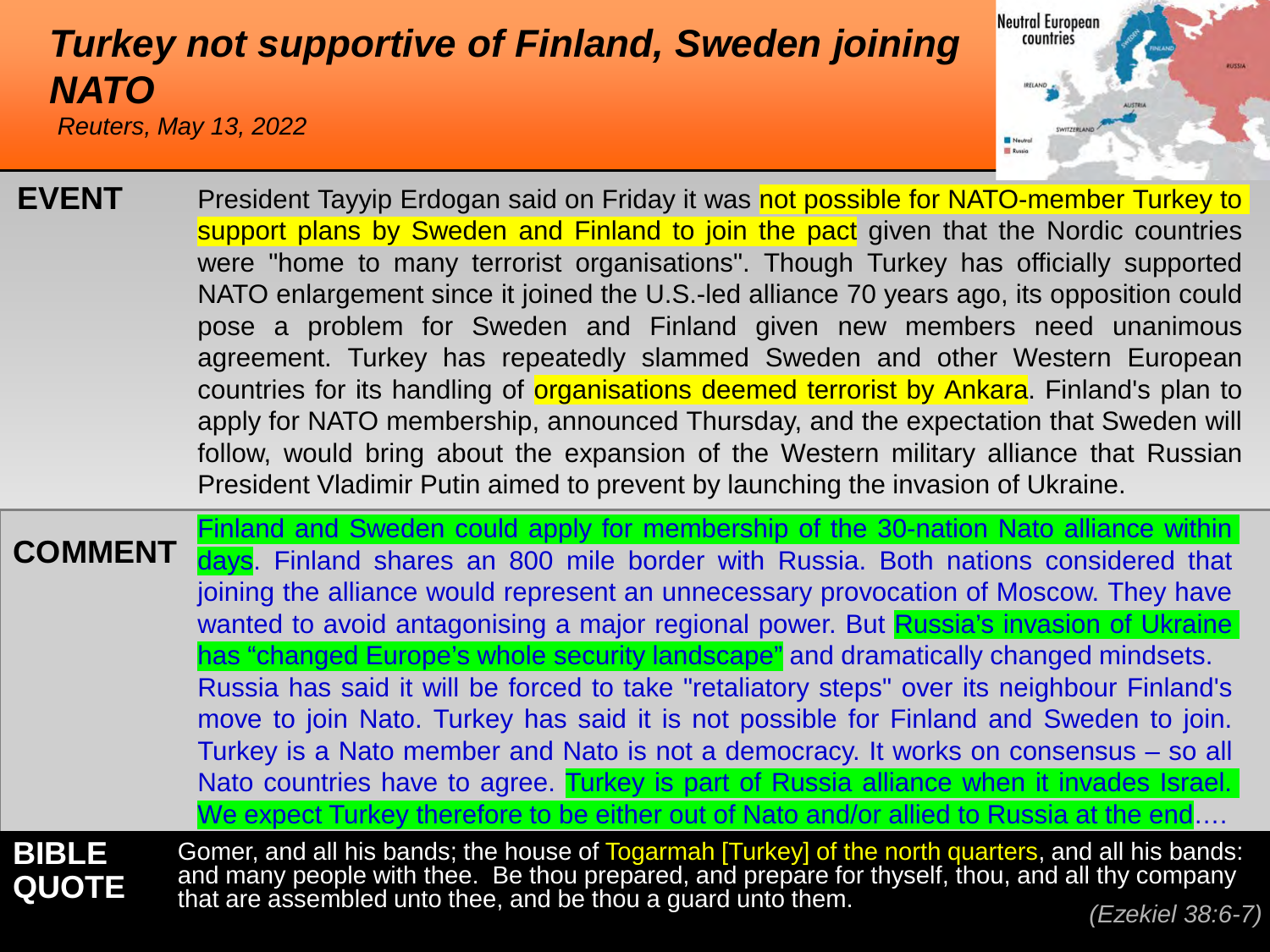#### <span id="page-7-0"></span>**[ADDITIONAL AND SUPPORTING ARTICLES](#page-0-0)**

**DebkaFile Review** [\(world events through the bi-focals of Israeli military intelligence\)](https://www.debka.com/review/) [2022-05-12 Will Russia invade Finland next -](https://www.youtube.com/watch?v=wm1PfiUXF6k) Gravitas - 6.38 - YouTube [2022-05-02 Israel SLAMS Russia Over "Unforgivable" Anti-Semitism Accusations -](https://www.youtube.com/watch?v=8e7IBcszjVg) Watchman Newscast - 11.21 min - YouTube Animated Map - Indo-European migrations - [File-Indo-European migrations.gif -](https://en.wikipedia.org/wiki/File:Indo-European_migrations.gif#/media/File:Indo-European_migrations.gif) Wikipedia 2022-05-05 Analysis - [Slow progress for Russian forces in capturing Donbas -](https://www.youtube.com/watch?v=C2ecZMLTb3M) 11.09 min - YouTube [2022-05-04 Russian State TV issues a chilling warning –](https://www.youtube.com/watch?v=45CEza79Dj0) Gravitas - 3.08 min - YouTube [2022-05-04 Tensions escalate between Russia and Israel over Lavrov's claim that Hitler was part Jewish -](https://www.youtube.com/watch?v=ln3kLKeEnew) WION - 7.36 min - YouTube [2022-04-26 Inside Israel & UAE's United Front Against Iran's Regime; Reporting from UAE -](https://www.youtube.com/watch?v=SUCpAd5Bn3o) Watchman News - 11.00 min - YouTube [2022-05-10 Israel Holds LARGEST Military Drill in Decades As Hezbollah & Hamas Threats Grow -](https://www.youtube.com/watch?v=wmz7AIcQkYA) Watchman - 12.16 - YouTube [2022-05-12 Leaked paper hints at Russia's economic collapse -](https://www.youtube.com/watch?v=Vdx07VkJqfA) Gravitas - 5.14 - YouTube [2022-05-09 Russia HANDOVER of Syria Bases to Iran; Israel to ELIMINATE Hamas Leaders -](https://www.youtube.com/watch?v=MwffUe1SeKE) Watchman - 11.41 - YouTube [2022-05-13 Did Israel's Mossad FOIL Iran Plot to Kill U.S. General & Israeli Diplomat](https://www.youtube.com/watch?v=OpzUYoINIVE) - Watchman Newscast - 8.59 - YouTube [2022-04-25 Germany agrees to send heavy weapons to Ukraine after major policy U-turn -](https://www.cnn.com/2022/04/26/europe/germany-weapons-ukraine-intl/index.html) CNN **[TV-7 Israel News](https://www.youtube.com/watch?v=gzvrBjIeGP4)**  [2022-05-03 Russia ACCUSES Israel of "Supporting Neo-Nazis; Israel to ARM Ukraine -](https://www.youtube.com/watch?v=vNO4W7xcMnk) Watchman Newscast - 10.15 min - YouTube **[Watchman Newscast](https://www.youtube.com/channel/UCD8YGIxFCnVqv-ZGqgtVWAg)**  [2022-05-05 Russian Navy's Biggest Losses In Ukraine War & What It Means For Putin's Ambitions -](https://www.youtube.com/watch?v=1drpf1OTg_Q) 7.13 min - YouTube [2022-04-25 Iran's Nuclear Threat UNITING Israel & Arabia; Reporting from Bahrain -](https://www.youtube.com/watch?v=DGIM4gdMZhQ) Watchman Newscast - 10.26 min - YouTube 2022-04-27 Russia's war on Ukraine- ['Vladimir Putin is desperate' • FRANCE 24 English -](https://www.youtube.com/watch?v=KbxK5CObr-w) 8.06 min - YouTube 2022-04-26 Tanks for Ukraine- [How Germany's position has changed since the beginning of the war -](https://www.youtube.com/watch?v=xq4CtoUafOU) DW News - 10.00 min - YouTube [2022-05-06 Israel WARNS Hamas After Another Deadly Terror Attack; NEW Gaza Operation Soon -](https://www.youtube.com/watch?v=TudI5F9-0s8) Watchman -10.10 min - YouTube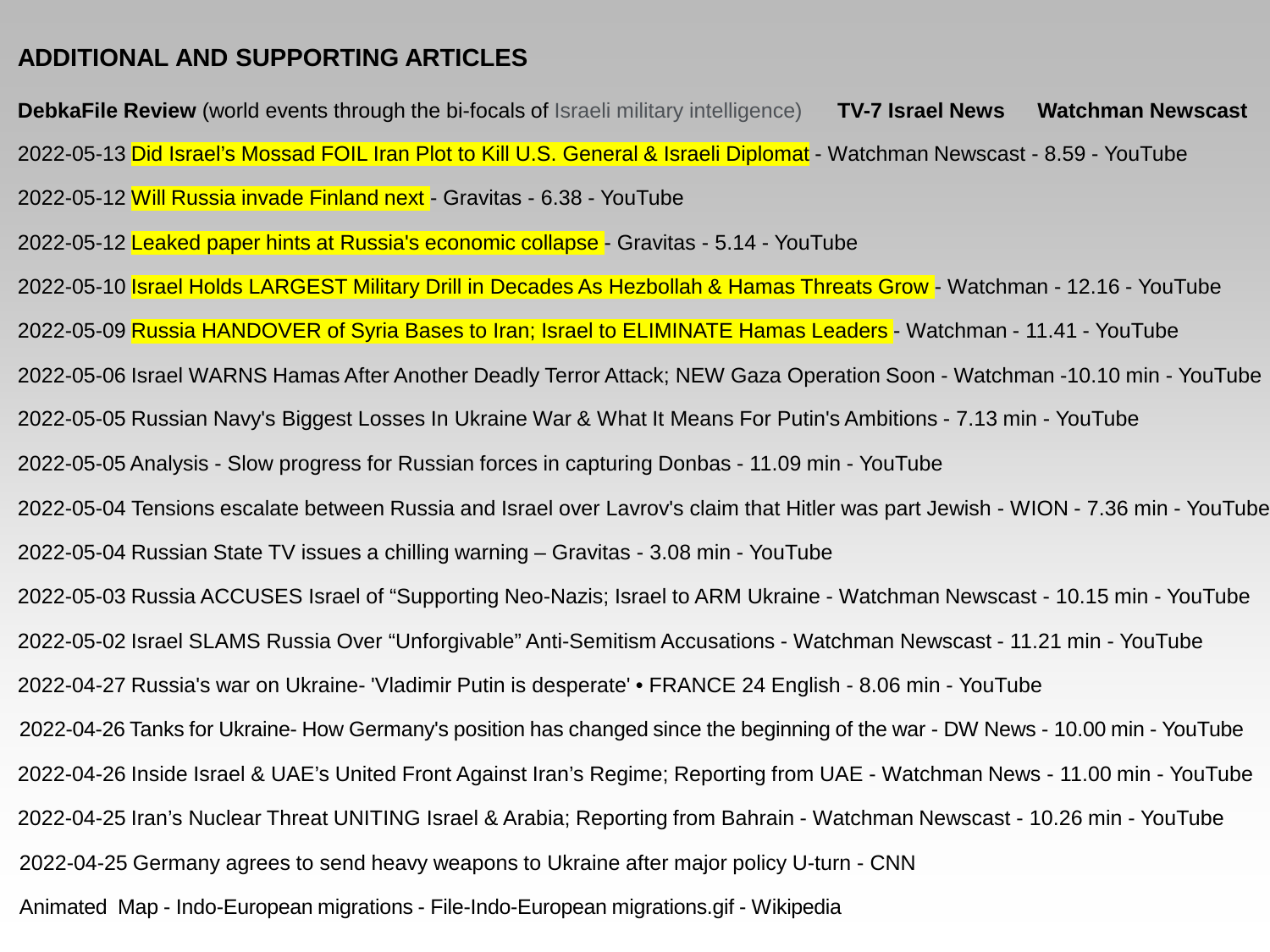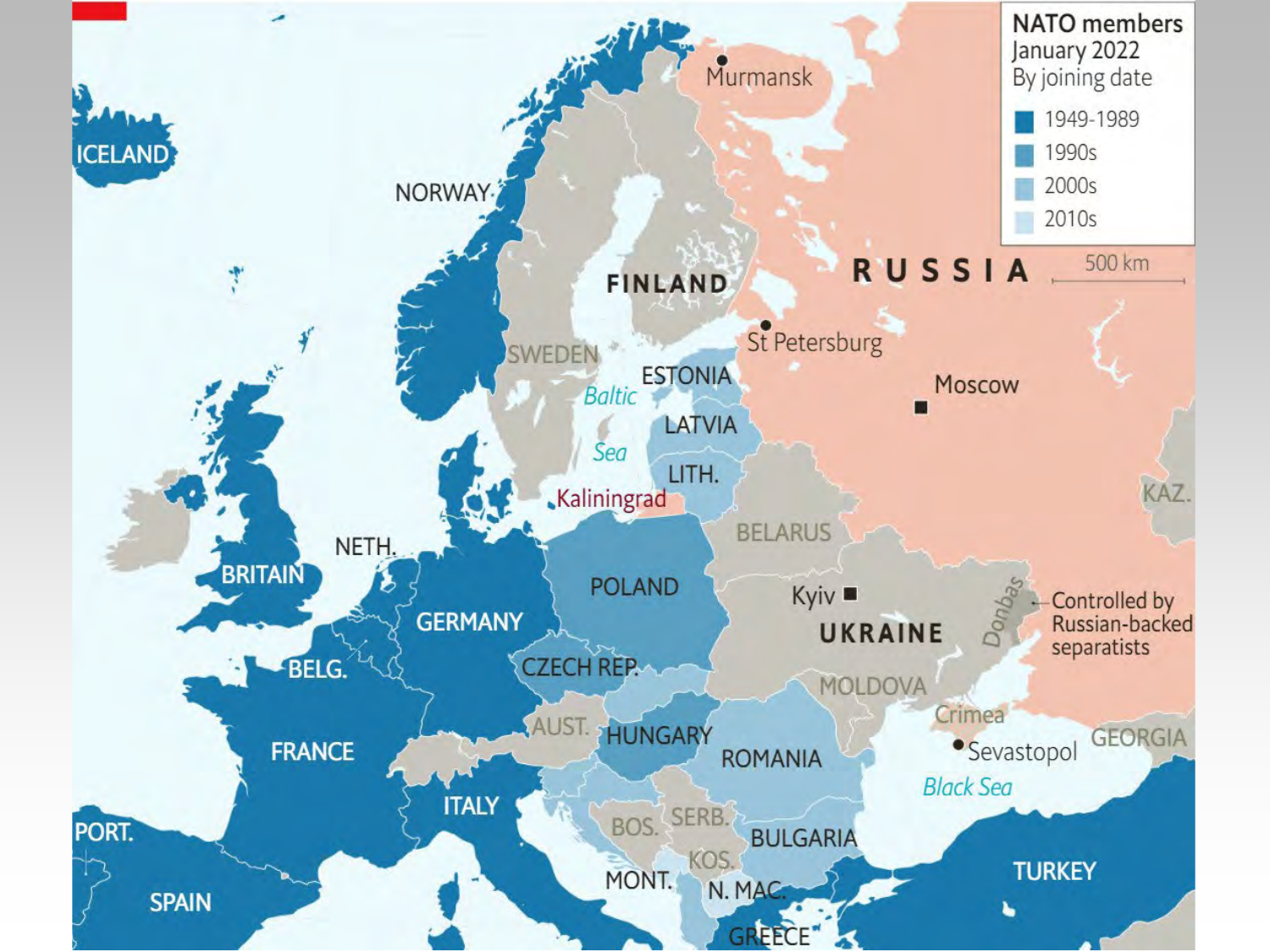